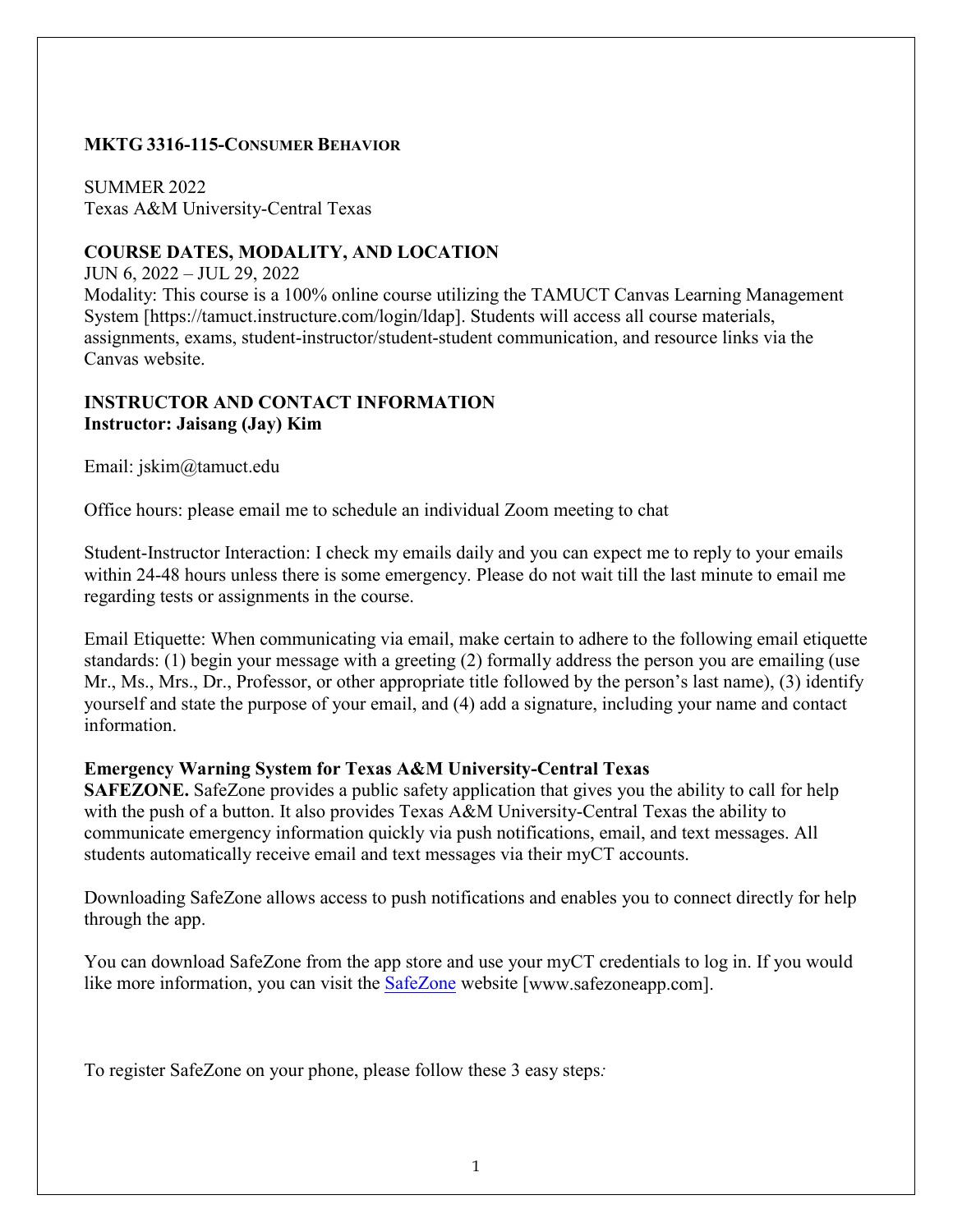- 1. Download the SafeZone App from your phone store using the link below:
	- o [iPhone/iPad:](https://apps.apple.com/app/safezone/id533054756) [https://apps.apple.com/app/safezone/id533054756]
	- o [Android Phone / Tablet](https://play.google.com/store/apps/details?id=com.criticalarc.safezoneapp)
		- [https://play.google.com/store/apps/details?id=com.criticalarc.safezoneapp]
- 2. Launch the app and enter your myCT email address (e.g.  $\{\text{name}\}\langle\omega\rangle$  tamuct.edu)
- 3. Complete your profile and accept the terms of service

# **WARRIOR SHIELD**

Emergency Warning System for Texas A&M University-Central Texas

Warrior Shield is an emergency notification service that gives Texas A&M University-Central Texas the ability to communicate health and safety emergency information quickly via email, text message, and social media. All students are automatically enrolled in Warrior Shield through their myCT email account.

Connect to Warrior Shield by 911Cellular [https://www.tamuct.edu/police/911cellular.html] to change where you receive your alerts or to opt out. By staying enrolled in Warrior Shield, university officials can quickly pass on safety-related information, regardless of your location.

### **COURSE DESCRIPTION AND GOALS**

A successful marketing strategy must be built around an understanding of consumers. Even the most intricate strategy runs the risk of being useless if it ignores some fundamental facts about how people perceive and process information, make decisions, and form attitudes. Using lectures, examples, and discussions, this course will build upon research in psychology, marketing, and other social sciences to help you understand why consumers behave the way they do. As we learn how to characterize and predict consumer behavior, we will discuss implications for designing and implementing marketing strategies.

A vital component of the course will be a focus on the research process. We will not only examine what is known about consumer behavior, but we will also learn about how researchers arrive at these conclusions. This will not only help you understand the topics covered in class more comprehensively, but will also make you better prepared to critically evaluate and conduct consumer research in the future.

Specifically, completion of this course will provide you with:

- An understanding in basic consumer psychology.
- Insights into the strategies to reach, inform, and persuade consumers.
- Insights into the consumers around you, such as your friends and family, and yourself.
- Mostly importantly, the ability to formulate and answer questions about consumer behavior, the ability to relate your conclusions to actionable marketing strategies, and other skills essential to your career.

Lecture video and Power Point Slide will be available online before each lecture in the CANVAS. I hope you find these slides to be useful, but please realize that they contain only a subset of the material presented in class. Therefore, they are in no way a substitute for attendance, careful note-taking, and your active engagement.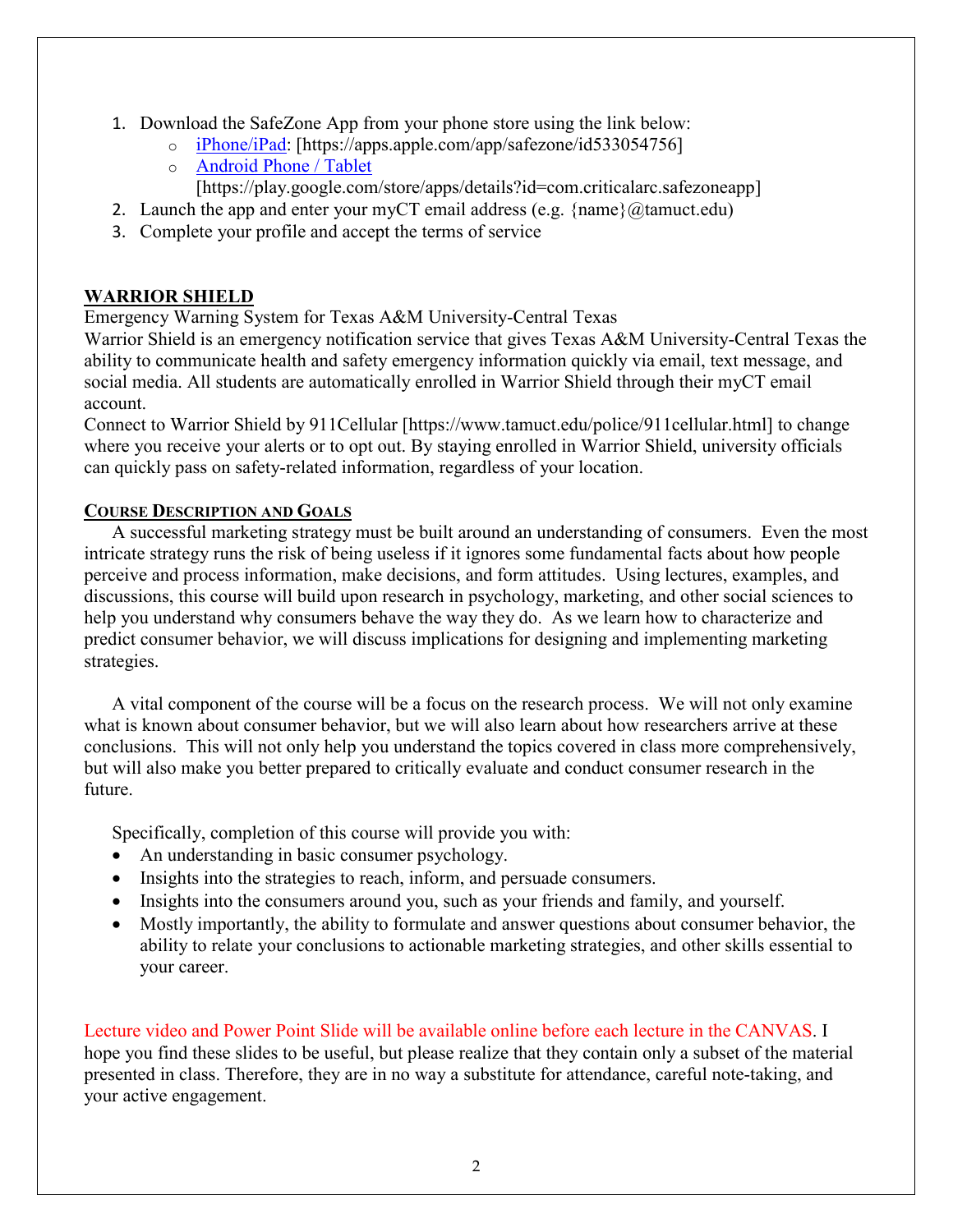**Required Textbook**: Babin, B. J., & Harris, E. G. (2022). CB9. Boston, MA: Cengage Learning. ISBN: ISBN: 9780357518205



#### **EVALUATION AND GRADING POLICY**

Your grade will be based upon the following criteria, described in more detail below:

| Weekly Assignment            | 40%     |
|------------------------------|---------|
| Final Exam                   | 30%     |
| Superbowl Ad challenge       | 30%     |
| <b>Total Possible Points</b> | $100\%$ |

Letter grades will be assigned as follows:

| $90\% - 100\% = A$  |
|---------------------|
| $80\% - 89.9\% = B$ |
| $70\% - 79.9\% = C$ |
| $60\% - 69.9\% = D$ |
| $\leq 60\% = F$     |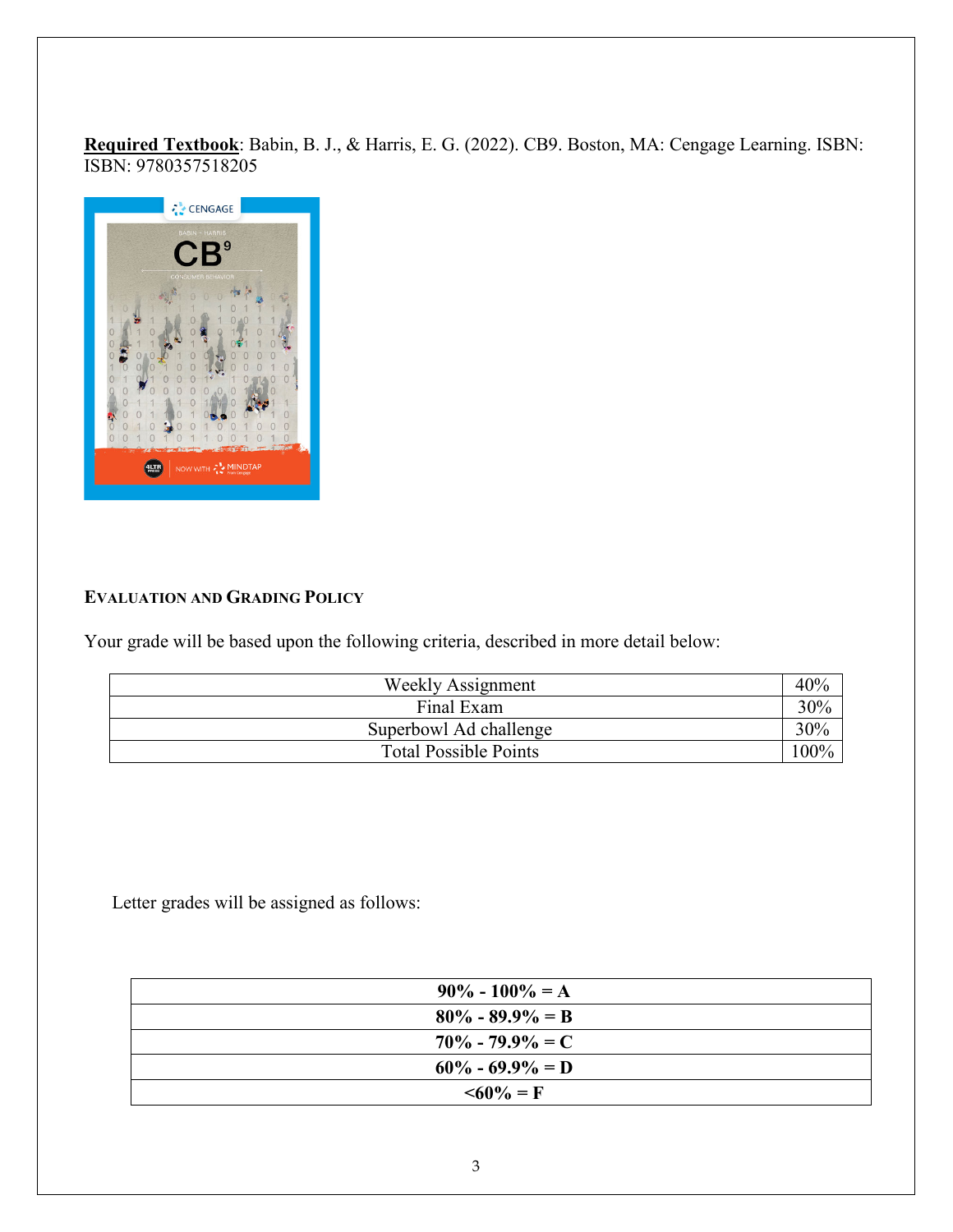#### **Weekly Assignment (discussion questions): 40 %**

Each week you will be required to respond to discussion questions posted.

Your response should incorporate the reading materials for the Module as appropriate. Your initial response to the discussion question should be approximately 200-300 words. You should check the discussion forum several times throughout each week and read new posts.

#### **Final Exam: 30%**

The class will have one final exam **at the end of the semester**. No early exams will be given. The exam will have a range of question types: multiple choice, short answer, and longer answer. You should complete the exams independently and are not allowed to seek help from or discuss the exam questions with others.

### **Superbowl Ad challenge :30%**

By completing this project, you will learn to connect course material with real practice. You will also learn how to communicate your ideas clearly and concisely. More specific instructions and grading criteria can be found below. *A video guide will be released on Jun 19 which shows how to write your report as well.*

#### **GUIDELINES FOR GROUP PROJECT**

Projects are intended to give you an opportunity to apply the concepts and research methods you've learned in class by coming up with a research idea, executing it, and writing a final report of the research project. *The outline below provides you with the general instructions for the project, but you have a great deal of flexibility as to how you actually implement your project. Be creative!* 

#### **Directions**

Select two current or recent advertisements from Youtube (Superbowl: preferably from years 2018- 2022) —the best and the worst in terms of "**Drawing Your Attention**" based on what you have learned in class.

You will need to include following elements in your analysis.

\* What made you pay attention to the advertisement? (in terms of **involvement, memory, perception, lifestyle etc.**)

\* Analyze the good and bad points of the advertisement from the perspective of consumer information processing

\* Product Schemas stored in long-term memory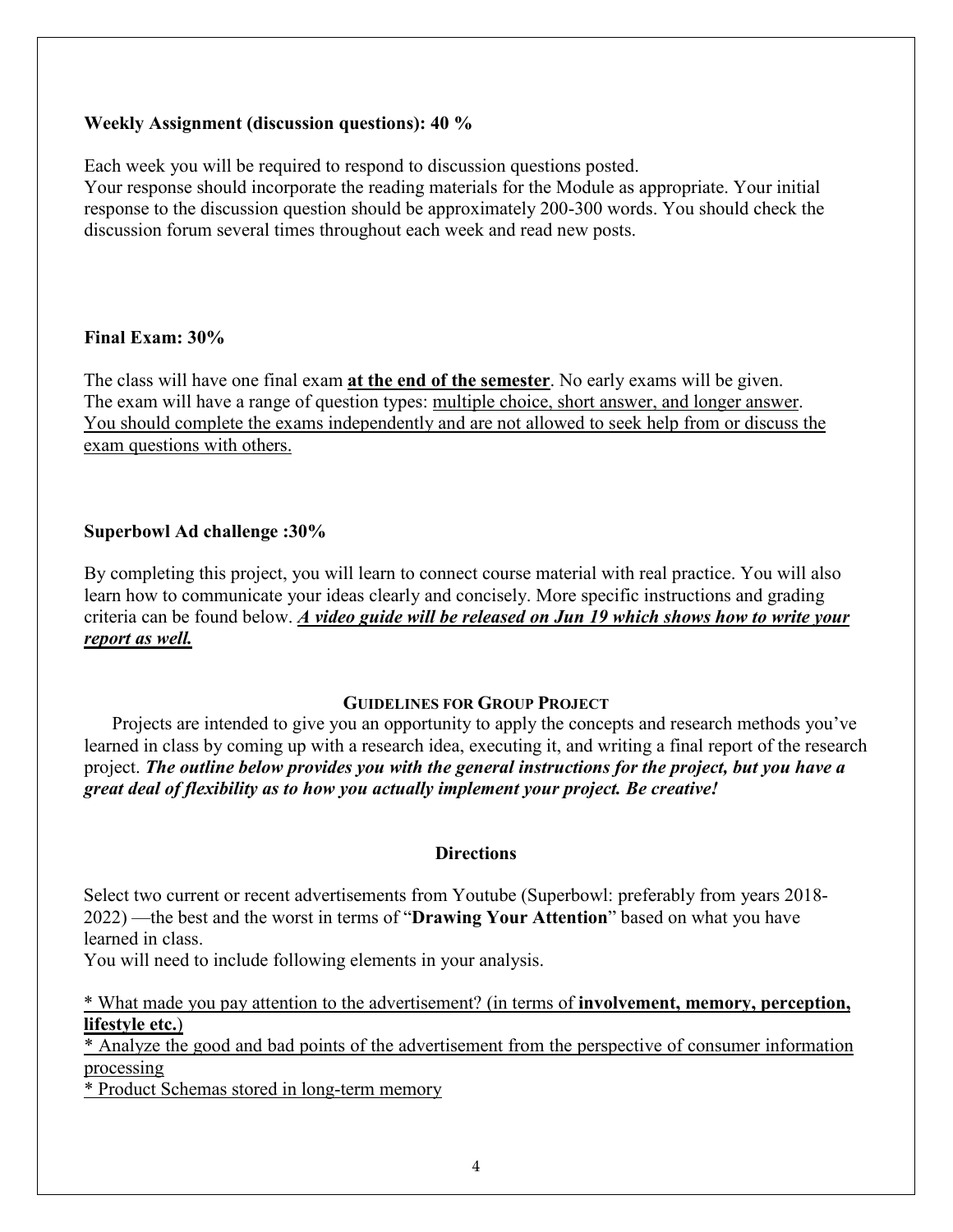# **Academic Honesty**

All work submitted in this class must be your own. Cheating, plagiarizing, gaining unfair advantages over others, will NOT be tolerated

#### .............................

#### **COURSE SCHEDULE**

(Amount of time spent on each topic may vary.)

| <b>Week</b>             | <b>Start</b> | <b>Activity</b>                                                                                                         | <b>Note</b>                                                  |
|-------------------------|--------------|-------------------------------------------------------------------------------------------------------------------------|--------------------------------------------------------------|
|                         | <b>Date</b>  |                                                                                                                         |                                                              |
| 1                       | $6-JUN$      | Chapter 1- What is CB and Why Should<br>I Care?<br>Chapter 2- Value and the Consumer<br><b>Behavior Value Framework</b> | Syllabus. Introduction.                                      |
| $\overline{2}$          | $12$ -JUN    | <b>Chapter 3-Perception</b>                                                                                             |                                                              |
|                         |              | Chapter 4-Comprehension, Memory, and<br><b>Cognitive Learning</b>                                                       | Please complete your weekly<br>discussion questions.         |
| 3                       | $19-JUN$     | <b>Chapter 5-Motivation and Emotion</b>                                                                                 |                                                              |
|                         |              | Chapter 6-Personality, Lifestyles, and the<br>Self-Concept                                                              | Video Guide: How to write<br>your Superbowl Ad<br>Challenge. |
|                         |              |                                                                                                                         | Please complete your weekly<br>discussion questions.         |
| $\overline{\mathbf{4}}$ | $26$ -JUN    | <b>Chapter 7-Attitudes and Attitude Change</b>                                                                          |                                                              |
|                         |              | Chapter 8-Group and Interpersonal<br>Influence<br><b>Chapter 9-Consumer Culture</b>                                     | Please complete your weekly<br>discussion questions.         |
| 5                       | $3-JUL$      | <b>Chapter 10-Microcultures</b>                                                                                         |                                                              |
|                         |              | Chapter 11-Consumers in Situations                                                                                      | Please complete your weekly<br>discussion questions.         |
| 6                       | $10$ -JUL    | Chapter 12, 13-Decision Making                                                                                          | Please complete your weekly<br>discussion questions.         |
| 7                       | $17$ -JUL    | Chapter 14-Consumption to Satisfaction                                                                                  | Please complete your weekly<br>discussion questions.         |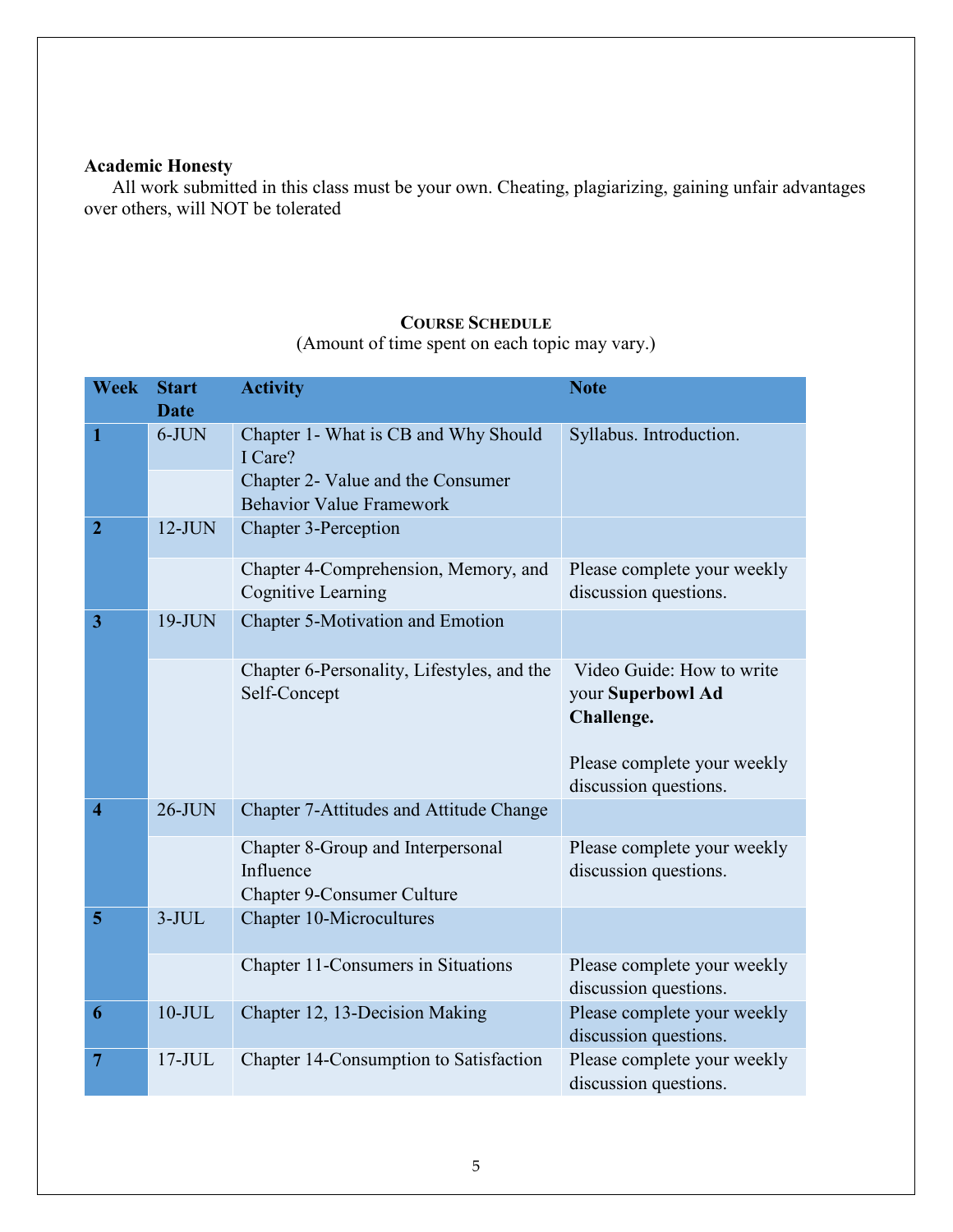|   |           | Chapter 15-Beyond Consumer<br>Relationships<br>Chapter 16-Consumer and Marketing<br>Misbehavior |                                                                                          |
|---|-----------|-------------------------------------------------------------------------------------------------|------------------------------------------------------------------------------------------|
| 8 | $24$ -JUL |                                                                                                 | Please complete your final<br>exam and submit your<br>Superbowl Ad challenge as<br>well. |

# **TECHNOLOGY REQUIREMENTS AND SUPPORT**

#### **Technology Requirements**

This course will use the A&M-Central Texas Instructure Canvas learning management system. **We strongly recommend the latest versions of Chrome or Firefox browsers. Canvas no longer supports any version of Internet Explorer.**

Logon to A&M-Central Texas Canvas [https://tamuct.instructure.com/] or access Canvas through the TAMUCT Online link in myCT [https://tamuct.onecampus.com/]. You will log in through our Microsoft portal.

Username: Your MyCT email address. Password: Your MyCT password

#### **Canvas Support**

Use the Canvas Help link, located at the bottom of the left-hand menu, for issues with Canvas. You can select "Chat with Canvas Support," submit a support request through "Report a Problem," or call the Canvas support line: 1-844-757-0953.

For issues related to course content and requirements, contact your instructor.

### **Online Proctored Testing**

A&M-Central Texas uses Proctorio for online identity verification and proctored testing. This service is provided at no direct cost to students. If the course requires identity verification or proctored testing, the technology requirements are: Any computer meeting the minimum computing requirements, plus web camera, speaker, and microphone (or headset). Proctorio also requires the Chrome web browser with their custom plug in.

### **Other Technology Support**

For log-in problems, students should contact Help Desk Central, 24 hours a day, 7 days a week

Email: [helpdesk@tamu.edu](mailto:helpdesk@tamu.edu)

Phone: (254) 519-5466

[Web Chat:](http://hdc.tamu.edu/) [http://hdc.tamu.edu]

*Please let the support technician know you are an A&M-Central Texas student.*

# **UNIVERSITY RESOURCES, PROCEDURES, AND GUIDELINES**

### **Drop Policy**

If you discover that you need to drop this class, you must complete the **Drop Request Dynamic Form** through Warrior Web.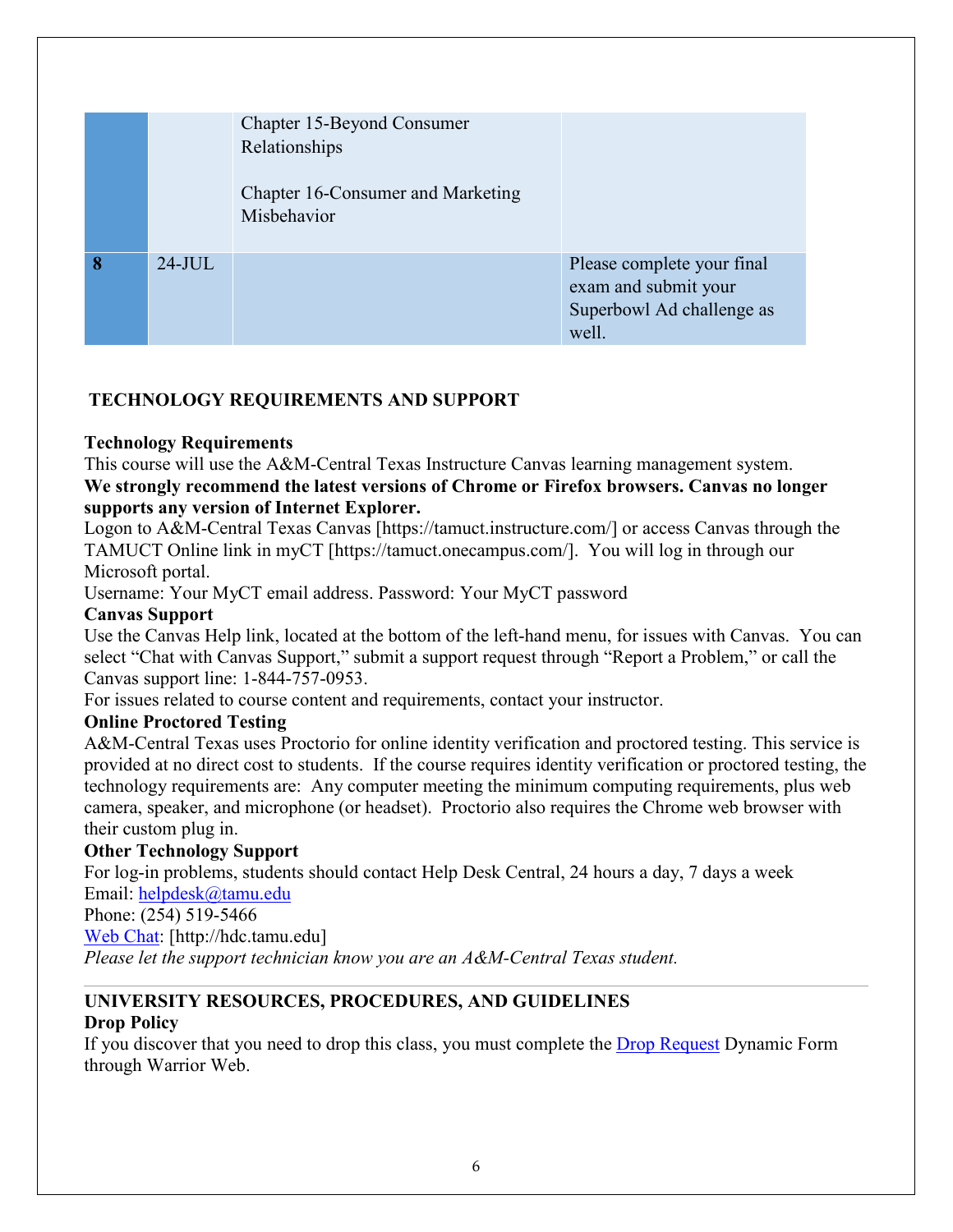[https://dynamicforms.ngwebsolutions.com/casAuthentication.ashx?InstID=eaed95b9-f2be-45f3-a37d-46928168bc10&targetUrl=https%3A%2F%2Fdynamicforms.ngwebsolutions.com%2FSubmit%2FForm %2FStart%2F53b8369e-0502-4f36-be43-f02a4202f612].

Faculty cannot drop students; this is always the responsibility of the student. The Registrar's Office will provide a deadline on the Academic Calendar for which the form must be completed. Once you submit the completed form to the Registrar's Office, you must go into Warrior Web and confirm that you are no longer enrolled. If you still show as enrolled, FOLLOW-UP with the Registrar's Office immediately. You are to attend class until the procedure is complete to avoid penalty for absence. Should you miss the drop deadline or fail to follow the procedure, you will receive an F in the course, which may affect your financial aid and/or VA educational benefits.

# **Academic Integrity**

Texas A&M University-Central Texas values the integrity of the academic enterprise and strives for the highest standards of academic conduct. A&M-Central Texas expects its students, faculty, and staff to support the adherence to high standards of personal and scholarly conduct to preserve the honor and integrity of the creative community. Any deviation by students from this expectation may result in a failing grade for the assignment and potentially a failing grade for the course. All academic misconduct concerns will be referred to the Office of Student Conduct. When in doubt on collaboration, citation, or any issue, please contact your instructor before taking a course of action.

For more [information regarding the Student Conduct process,](https://nam04.safelinks.protection.outlook.com/?url=https%3A%2F%2Fwww.tamuct.edu%2Fstudent-affairs%2Fstudent-conduct.html&data=04%7C01%7Clisa.bunkowski%40tamuct.edu%7Ccfb6e486f24745f53e1a08d910055cb2%7C9eed4e3000f744849ff193ad8005acec%7C0%7C0%7C637558437485252160%7CUnknown%7CTWFpbGZsb3d8eyJWIjoiMC4wLjAwMDAiLCJQIjoiV2luMzIiLCJBTiI6Ik1haWwiLCJXVCI6Mn0%3D%7C1000&sdata=yjftDEVHvLX%2FhM%2FcFU0B99krV1RgEWR%2BJ%2BhvtoR6TYk%3D&reserved=0) [https://www.tamuct.edu/studentaffairs/student-conduct.html].

If you know of potential honor violations by other students, you may [submit a report,](https://nam04.safelinks.protection.outlook.com/?url=https%3A%2F%2Fcm.maxient.com%2Freportingform.php%3FTAMUCentralTexas%26layout_id%3D0&data=04%7C01%7Clisa.bunkowski%40tamuct.edu%7Ccfb6e486f24745f53e1a08d910055cb2%7C9eed4e3000f744849ff193ad8005acec%7C0%7C0%7C637558437485262157%7CUnknown%7CTWFpbGZsb3d8eyJWIjoiMC4wLjAwMDAiLCJQIjoiV2luMzIiLCJBTiI6Ik1haWwiLCJXVCI6Mn0%3D%7C1000&sdata=CXGkOa6uPDPX1IMZ87z3aZDq2n91xfHKu4MMS43Ejjk%3D&reserved=0) [https://cm.maxient.com/reportingform.php?TAMUCentralTexas&layout\_id=0].

# **Academic Accommodations**

At Texas A&M University-Central Texas, we value an inclusive learning environment where every student has an equal chance to succeed and has the right to a barrier-free education. The Warrior Center for Student Success, Equity and Inclusion is responsible for ensuring that students with a disability receive equal access to the university's programs, services and activities. If you believe you have a disability requiring reasonable accommodations, please contact the Office of Access and Inclusion, WH-212; or call (254) 501-5836. Any information you provide is private and confidential and will be treated as such.

For more information, please visit our [Access & Inclusion](https://tamuct.instructure.com/courses/717) Canvas page (log-in required) [https://tamuct.instructure.com/courses/717]

# **Important information for Pregnant and/or Parenting Students**

Texas A&M University-Central Texas supports students who are pregnant and/or parenting. In accordance with requirements of Title IX and related guidance from US Department of Education's Office of Civil Rights, the Dean of Student Affairs' Office can assist students who are pregnant and/or parenting in seeking accommodations related to pregnancy and/or parenting. Students should seek out assistance as early in the pregnancy as possible. For more information, please visit [Student Affairs](https://www.tamuct.edu/student-affairs/pregnant-and-parenting-students.html) [https://www.tamuct.edu/student-affairs/pregnant-and-parenting-students.html]. Students may also contact the institution's Title IX Coordinator. If you would like to read more about these [requirements](http://www2.ed.gov/about/offices/list/ocr/docs/pregnancy.pdf)  [and guidelines](http://www2.ed.gov/about/offices/list/ocr/docs/pregnancy.pdf) online, please visit the website

[http://www2.ed.gov/about/offices/list/ocr/docs/pregnancy.pdf].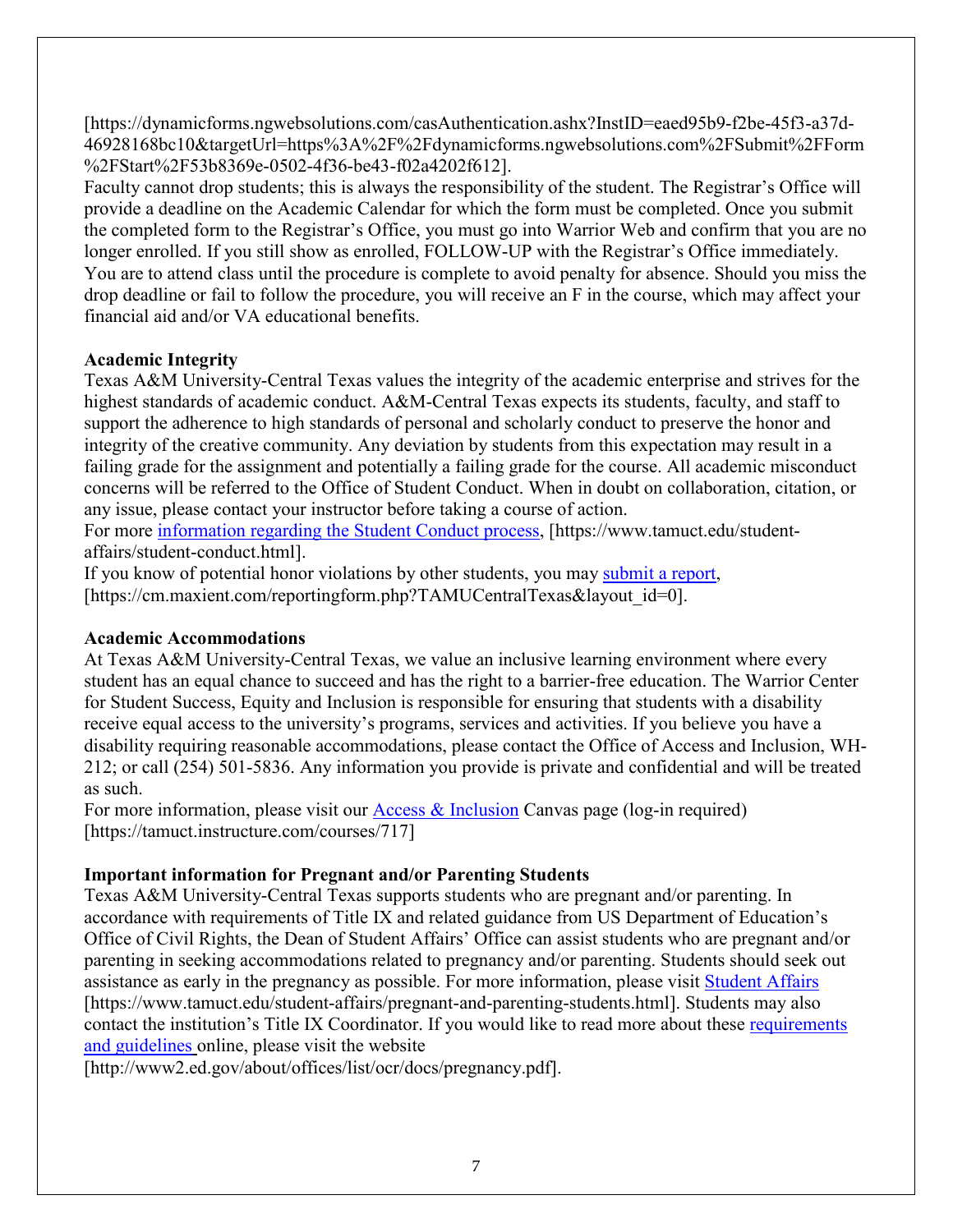Title IX of the Education Amendments Act of 1972 prohibits discrimination on the basis of sex and gender–including pregnancy, parenting, and all related conditions. A&M-Central Texas is able to provide flexible and individualized reasonable accommodation to pregnant and parenting students. All pregnant and parenting students should contact the Associate Dean in the Division of Student Affairs at (254) 501-5909 to seek out assistance. Students may also contact the University's Title IX Coordinator.

### **Tutoring**

Tutoring is available to all A&M-Central Texas students, both virtually and in-person. Student success coaching is available online upon request.

If you have a question, are interested in becoming a tutor, or in need of success coaching contact the Warrior Center for Student Success, Equity and Inclusion at (254) 501-5836, visit the Warrior Center at 212 Warrior Hall, or by emailing [WarriorCenter@tamuct.edu.](mailto:WarriorCenter@tamuct.edu)

To schedule tutoring sessions and view tutor availability, please visit [Tutor Matching](https://tutormatchingservice.com/TAMUCT) 

[Services](https://tutormatchingservice.com/TAMUCT) [https://tutormatchingservice.com/TAMUCT] or visit the Tutoring Center in 111 Warrior Hall. Chat live with a remote tutor 24/7 for almost any subject from on your computer! Tutor.com is an online tutoring platform that enables A&M-Central Texas students to log in and receive online tutoring support at no additional cost. This tool provides tutoring in over 40 subject areas except writing support. Access Tutor.com through Canvas.

# **University Writing Center**

University Writing Center: Located in Warrior Hall 416, the University Writing Center (UWC) at Texas A&M University–Central Texas (A&M–Central Texas) is a free service open to all A&M–Central Texas students. For the Spring 2022 semester, the hours of operation are from 10:00 a.m.-5:00 p.m. Monday thru Thursday in Warrior Hall 416 (with online tutoring available every hour as well) with satellite hours available online only Monday thru Thursday from 6:00-9:00 p.m. and Saturday 12:00- 3:00 p.m.

Tutors are prepared to help writers of all levels and abilities at any stage of the writing process. While tutors will not write, edit, or grade papers, they will assist students in developing more effective composing practices. By providing a practice audience for students' ideas and writing, our tutors highlight the ways in which they read and interpret students' texts, offering guidance and support throughout the various stages of the writing process. In addition, students may work independently in the UWC by checking out a laptop that runs the Microsoft Office suite and connects to WIFI, or by consulting our resources on writing, including all of the relevant style guides. Whether you need help brainstorming ideas, organizing an essay, proofreading, understanding proper citation practices, or just want a quiet place to work, the UWC is here to help!

Students may arrange a one-to-one session with a trained and experienced writing tutor by making an appointment via [WCOnline](https://tamuct.mywconline.com/) [https://tamuct.mywconline.com/]. In addition, you can email Dr. Bruce Bowles Jr. at bruce.bowles@tamuct.edu if you have any questions about the UWC, need any assistance with scheduling, or would like to schedule a recurring appointment with your favorite tutor by making an appointment via [WCOnline](https://tamuct.mywconline.com/) [https://tamuct.mywconline.com/]. In addition, you can email Dr. Bruce Bowles Jr. at bruce.bowles@tamuct.edu if you have any questions about the UWC, need any assistance with scheduling, or would like to schedule a recurring appointment with your favorite tutor.

### **University Library**

The University Library provides many services in support of research across campus and at a distance. We offer over 200 electronic databases containing approximately 400,000 eBooks and 82,000 journals, in addition to the 96,000 items in our print collection, which can be mailed to students who live more